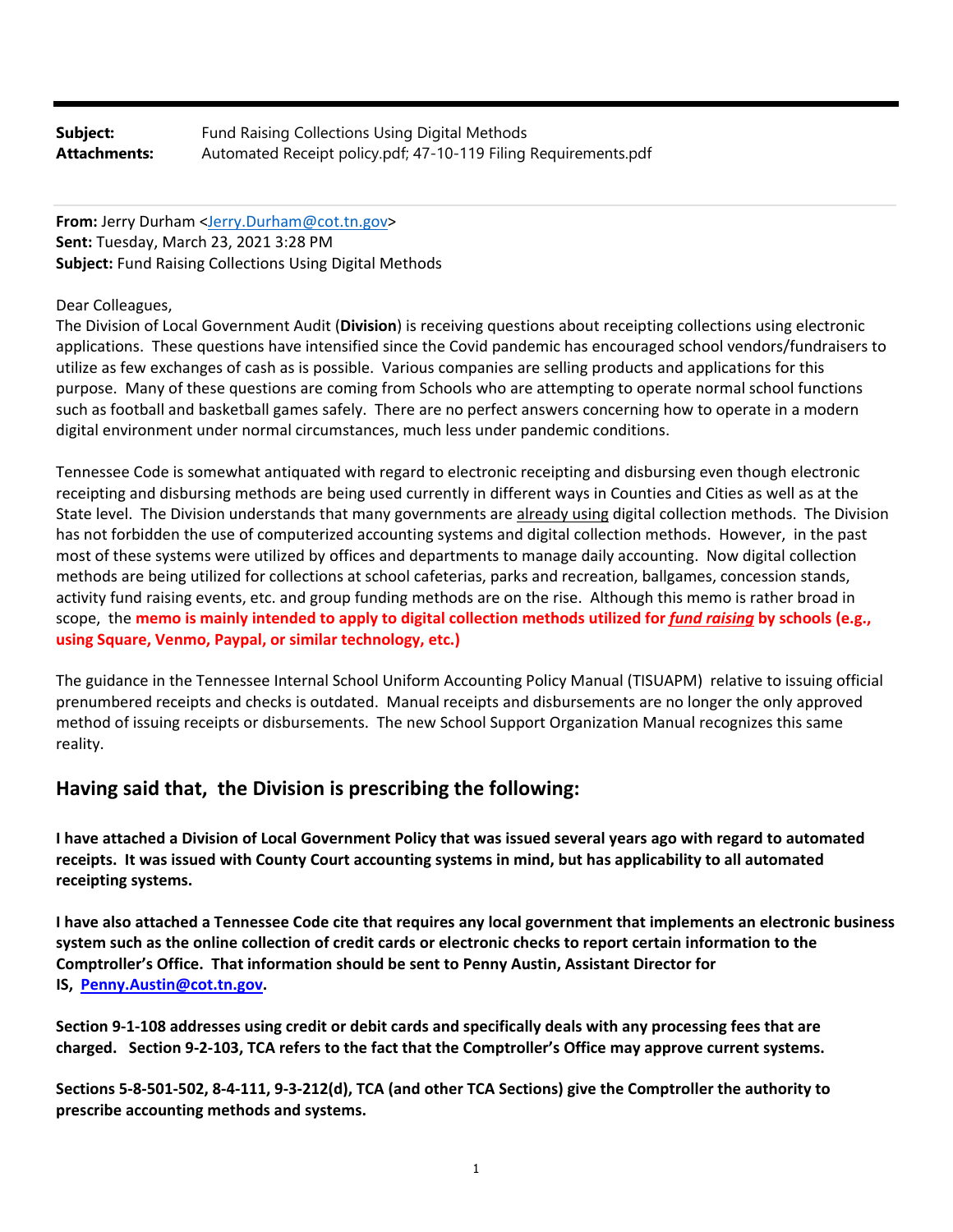## If a school uses digital system/software for collections, the following controls should be implemented at a minimum:

- 1. The Division of Local Government Audit should approve the online collection or payment method in advance as required by 47‐10‐119, TCA.
- 2. Unless adequate internal controls can be established for the online collection methods, the collection method should not be used.
- 3. The Board of Education should approve the digital collection software applications as well as the online collection methods and more than one vendor should be considered.
- 4. The online collection method should provide a record that shows individual sequential transactions such that each individual transaction can be audited. For example, can auditors get a printed or electronic copy of daily transactions subsequent to the issuance of the receipts that includes every transaction and not just a total of the transactions.
- 5. The individual making the payment should receive an electronic receipt or printed receipt from the digital collection software application. The receipt may be in the form of an email or text message. However, If the digital collection software application is not capable of issuing a receipt, then a manual (i.e., handwritten) receipt must be issued.
- 6. There should be some method of reporting and reconciling the amounts received to the amounts charged/billed and deposited. Someone from the school department should reconcile the amounts presented on the reports to cash deposited.
- 7. The school should consider how protecting personally identifiable information will be managed and cyber security in general. Using digital collection software/applications involves significant liability if identity theft or cash thefts occur.
- 8. The number of digital collection software applications utilized and the number of people allowed to use the applications should be limited.
- 9. Obviously there should be segregation of duties. The person who operates the digital collection software application should not be the person who performs the report reconciliation.

## **In addition to the above system/application features and controls, the following would be considered significant deficiencies or material weakness in internal control:**

- 1. If the decline a receipt function is part of the system/application, and that function cannot be disabled, then the system should not be utilized except as follows. In-lieu of having the decline receipt function turned on, a *manual receipt must be issued, such as a ticket at a ballgame.*
- 2. If the system/application has a "void receipt" option and void receipt transactions are not recorded with *relevant detail, then the system should not be utilized.*
- 3. If the system/application does not provide the ability for auditors to audit individual transactions. For *example, p***referably each transaction would be dated, include a transaction sequential number, the payor,** the amount received, the related activity (e.g., football), the vendor's service fee, and the type of payment **debit or credit.** *The system should also record who (i.e., which school/government employee/or volunteer) issued the receipt.*
- *4. If the system/application does not provide for a total of receipts for a given day.*

If a simple digital collection software application can be devised that does not allow funds to be easily stolen, and that allows auditors to perform an audit after the transactions have been completed, then schools may use that application. It may be that using a digital collection software application is more secure than simply collecting cash on site. However, the Division of Local Government Audit's main concern, is not ease of doing business. Our main **concern is whether money can be easily stolen, and that transactions are capable of being audited.**

Please understand that this brief memo cannot contemplate every type of digital collection software application, therefore more and different controls may be necessary for a particular application depending on the circumstances. In addition, as problems or abuses arise over time, it is logical to expect that more detailed guidance will become necessary.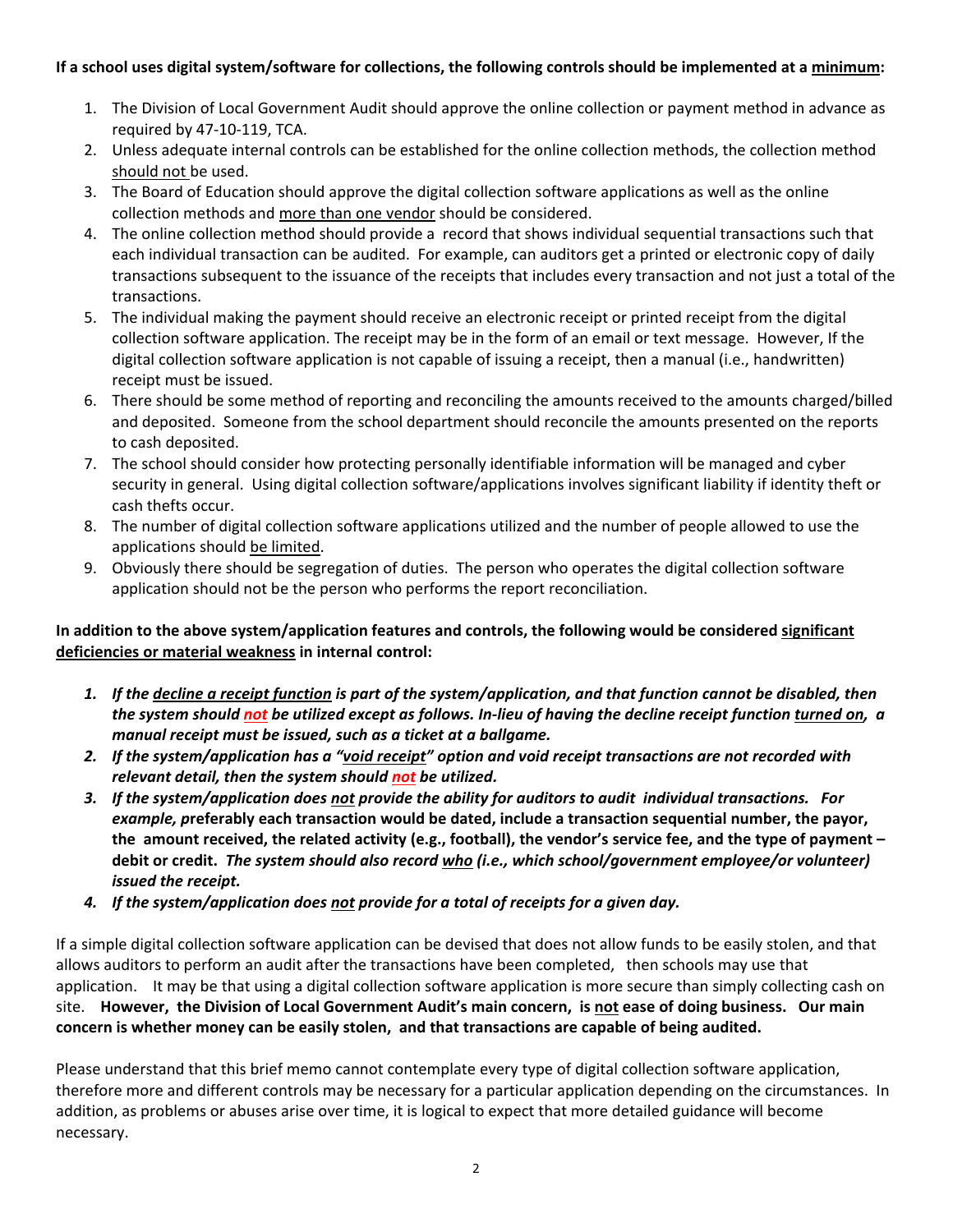We have already seen similar online collection software applications used in various settings. The technology is available. Covid has just sped up the process.

One more consideration. Anytime a concession stand is operated, whether a digital collection software application is utilized or currency is collected, there are dangers for theft of cash and inventory. Therefore, it is important to reconcile cash and credit or debit sales with inventory at least weekly (more often is preferable). Cash should be reconciled with receipts and deposited daily. Cash should not be left in an unsecure location. It is best practice to use a Manual Cash Register to account for over the counter sales that are made by **cash** (i.e., with currency). It is also wise to know the background of any employee you have operating a concession stand.

Please provide this message to your clients, particularly school systems and individual schools that manage student activity funds perform fundraising events that utilize digital collection software applications.

Let me know if you have questions about the memo. Please contact Penny Austin if you have questions about the authorization statutes referenced above.

Thanks for everything you do. Jerry

**Jerry E. Durham**, CPA, CGFM, CFE *Assistant Director, Research, Compliance, and Contract Audit Review* Comptroller of the Treasury Division of Local Government Audit 425 Rep. John Lewis Parkway N. | Nashville, TN 37243 Jerry.Durham@cot.tn.gov | Direct Line 615.401.7951



**Mission: To Make Government Work Better**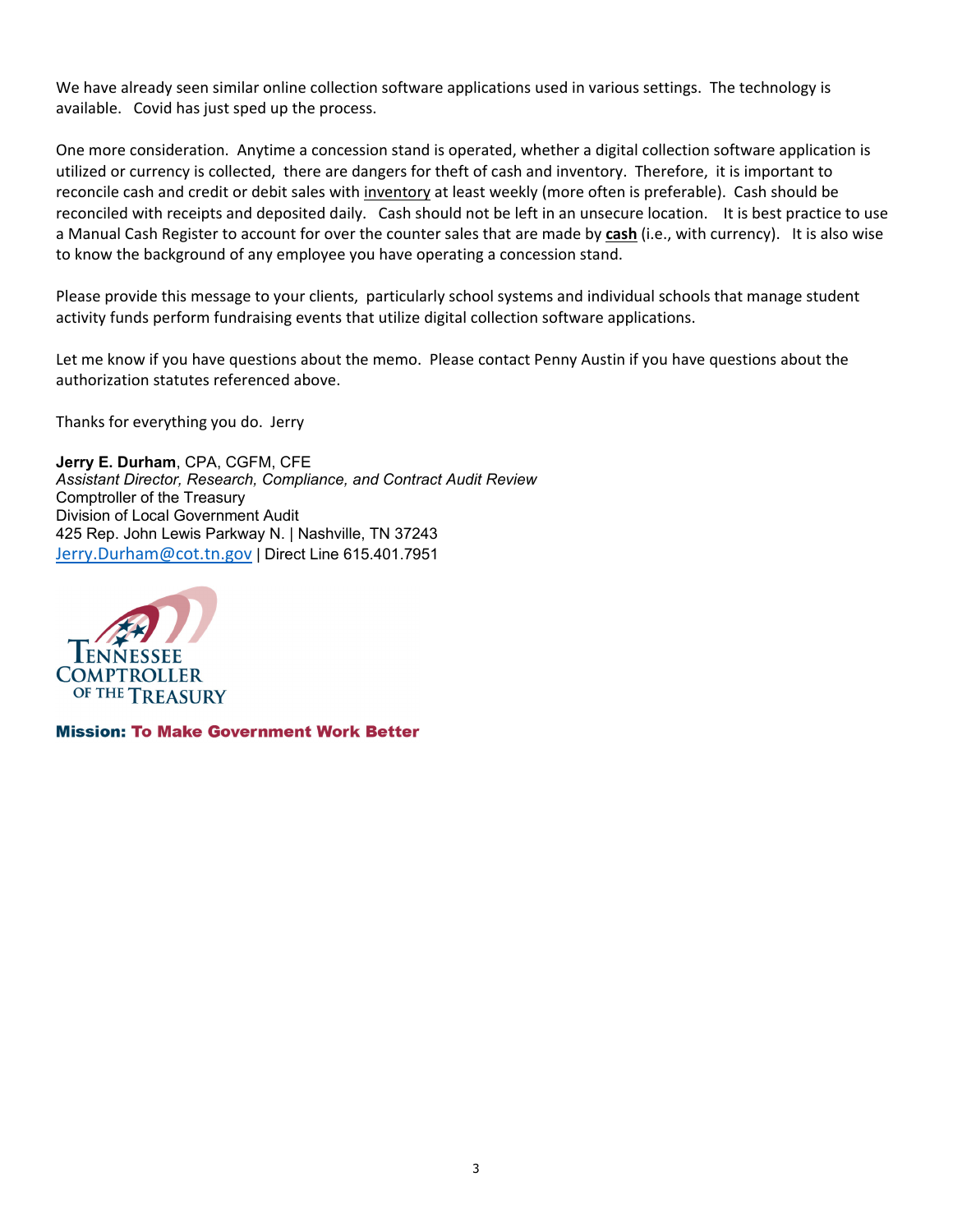## 47-10-119. Filing of pre-implementation statement and post-implementation review. -

(a) Any local governmental public official including, but not limited to, officials of counties, municipalities, utility districts, other local governmental entities and those offices enumerated under  $\S$  8-22-101, implementing an electronic business system that provides for the sending and receiving of electronic records that contain electronic signatures and/or authorizations shall file a statement with the comptroller of the treasury at least thirty (30) days prior to offering such service. The statement shall contain the following information:

(1) A description of the computer hardware and software to be utilized;

(2) A description of the policies and procedures related to the implementation of the system;

(3) Documentation of the internal controls that will ensure the integrity of the system;

(4) A description of the local governmental public official's personnel who will be responsible for the implementation of the system;

A description of the types of records and transactions to be electronically  $(5)$ communicated, as well as a description of the transaction and/or record authorization process including a description of any electronic signatures to be used;

(6) The estimated cost of the system including development and implementation costs; and

(7) The expected benefits and/or the estimated cost savings, if any, of conducting business by electronic means.

(b) A local governmental public official who implements an electronic business system shall provide to the comptroller of the treasury a post-implementation review of the system between twelve (12) and eighteen (18) months after the date a statement described in this section has been filed with the comptroller. The review shall include:

(1) An assessment of the system by the local governmental public official;

(2) Responses from a survey of users of the system; and

(3) Any recommendations for improvements to the electronic business system.

[Acts 2001, ch. 72, § 19.]

#### **Compiler's Notes.** Acts 2001, ch. 72, § 27, provides that the provisions of that act become effective

© 2010 by the State of Tennessee and Matthew Bender & Company, Inc., a member of the LexisNexis Group. All rights reserved. Use of this product is subject to the restrictions and terms and conditions of the Matthew Bender Master Agreement.